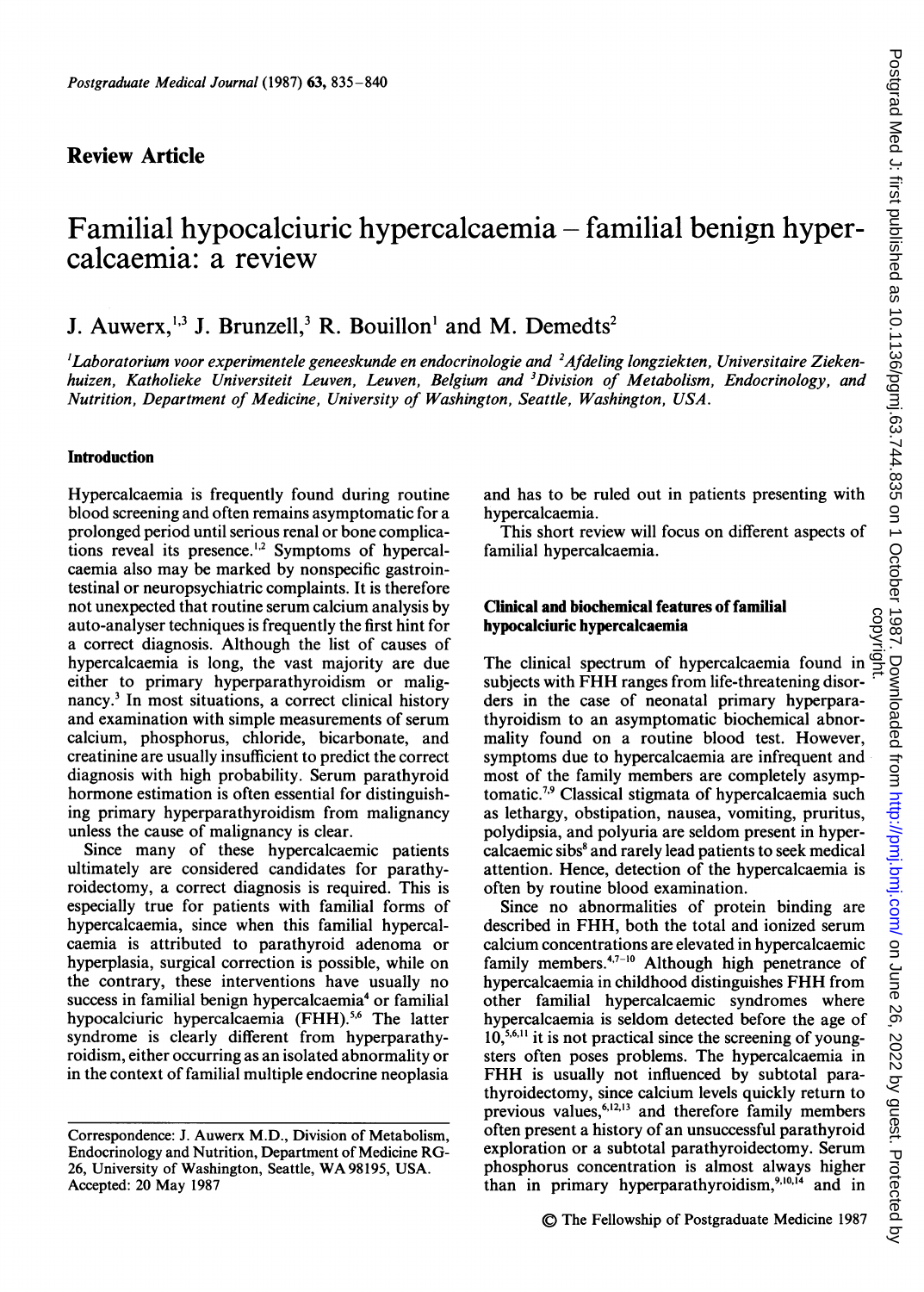contrast to the latter disease the hypercalcaemia is paralleled by a disturbance in regulation of serum magnesium concentration sometimes resulting in mild hypermagnesaemia.<sup>8,10</sup> The cardinal feature of FHH is, however, a relative decrease in renal excretion of the divalent cations, calcium and magnesium.<sup>4,6,8-10,14</sup> Adjustments of urinary excretion of divalent cations for creatinine clearance, which is usually normal in FHH,<sup>6</sup> provides an even better discrimination between hyperparathyroidism and FHH.<sup>10</sup> Unlike other causes of hypercalcaemia which often result in a decreased urine concentrating ability,<sup>15</sup> the capacity to form concentrated urine after water deprivation is maintained in FHH as demonstrated by Marx et al., <sup>16</sup> and it seems that renal function is well maintained despite lifelong hypercalcaemia.

Although there is disagreement about the parathyroid gland pathology,""" a slight degree of parathyroid hyperplasia is often found. Immunoreactive parathyroid hormone (PTH) concentrations are lower than in typical hyperparathyroidism, and only slightly elevated or normal concentrations are found. $48,9,19-22$ Bioactive parathyroid hormone is reported to be normal.20 Concentrations of other calcium-regulating hormones, i.e. 25-hydroxy vitamin  $D<sub>2</sub>$ <sup>8,9,21-24</sup> 24,25dihydroxy vitamin  $D_{3}$ <sup>21</sup> and calcitonin<sup>9,12</sup> are normal in patients with FHH. The normal concentration of active vitamin D metabolites is further confirmed by Kristiansen et al.,<sup>24</sup> who showed that intestinal calcium absorption is normal. Reports of elevated urinary  $cAMP$  concentrations in  $FHH<sup>25,26</sup>$  suggest either an increased parathyroid activity or an increased renal response to PTH in FHH. Suggestive for this last hypothesis is that parathyroid stimulation, be it  $exogenous<sup>25</sup>$  or endogenous, induces a greater increase in urinary cAMP26 concentrations in FHH than in primary hyperparathyroidism.

Although these clinical and biochemical features are different when compared to primary hyperparathyroidism, none of these parameters alone or combined can make the diagnosis in an individual. As discussed in the diagnosis section, one needs to look at the entire family to establish a diagnosis.

### Complications of FHH

Complications of hypercalcaemia often seen in primary hyperparathyroidism are seldom encountered in FHH.<sup>6</sup> Osteopenia, a frequent consequence of primary hyperparathyroidism, is not reported in FHH, and bone mineral density of the spine, and of distal and mid radius is normal.<sup>27</sup> Furthermore, there is no biochemical evidence of increased bone turnover, since alkaline phosphatase and urinary hydroxyproline excretion are normal.'2 The incidence of peptic ulcer disease and of nephrolithiasis in FHH is similar

to that in the general population.8'28 Pancreatitis, on the other hand, seems more frequently detected than in primary hyperparathyroidism, $\frac{6,22,29,30}{ }$  although there is no obvious explanation for this possible increased incidence. Neonatal primary hyperparathyroidism, a rare congenital disease, is also seen with increased frequency in FHH.<sup>7,31-35</sup> Marx *et al.*<sup>31</sup> suggested several possible mechanisms to explain this association. First, these neonates may be homozygous for FHH and hence suffer from a severe form expressed as neonatal primary hyperparathyroidism. $31,34-36$  Second, the disease may be analogous to secondary hyperparathyroidism arising in <sup>a</sup> fetus with FHH who senses the normocalcaemia of the mother as too low.<sup>30</sup> A third explanation is that neonatal severe primary hyperparathyroidism represents one end of the spectrum of variation in the clinical severity of familial hypocalciuric hypercalcaemia.31 Earlier, we described the association of interstitial lung disease $9,13$  and disturbed host defence mechanisms expressed as granulocyte dysfunction<sup>13,37</sup> in a family with FHH. FHH seems also associated with adult onset diabetes mellitus, $37,38$ thyroid disease,<sup>38</sup> cardiovascular disorders<sup>37</sup> and chondrocalcinosis (36% in FHH  $\upsilon$ s 2-7% in a general population).6 Further study, however, is needed to determine if these abnormalities are true associations or spurious phenomena.

In spite of this list of possible complications, FHH is a benign disease seldom accompanied by excess morbidity or mortality. Premature mortality is hence less frequent than in other forms of familial hypercalcaemia such as familial multiple endocrine neoplasia.<sup>6</sup>

### **Diagnosis**

Until more insight is gained into the pathogenesis of FHH, the diagnosis of this disorder will depend on the observation of the characteristic features in a family, and the diagnosis can therefore not be confirmed in an isolated subject. Although subjects with FHH present with significant differences in several biochemical tests, only evaluation of the entire family can clearly differentiate this syndrome from hypercalciuria due to hyperparathyroidism. The first requirement is the familial occurrence of hypercalcaemia often familial occurrence of hypercalcaemia associated with hypermagnesaemia and a normal or slightly increased concentration of PTH. The urinary excretion of divalent cations is relatively diminished. The hypercalcaemia is, furthermore, not accompanied by skeletal abnormalities, renal calculi, or gastric ulcer disease. In contrast to other forms of familial hypercalcaemia, this form of hypercalcaemia often can be detected already in sibs younger than age 10. An ineffective subtotal parathyroidectomy in a family member points, furthermore, in the direction of FHH. In combining these features, other causes of hypercal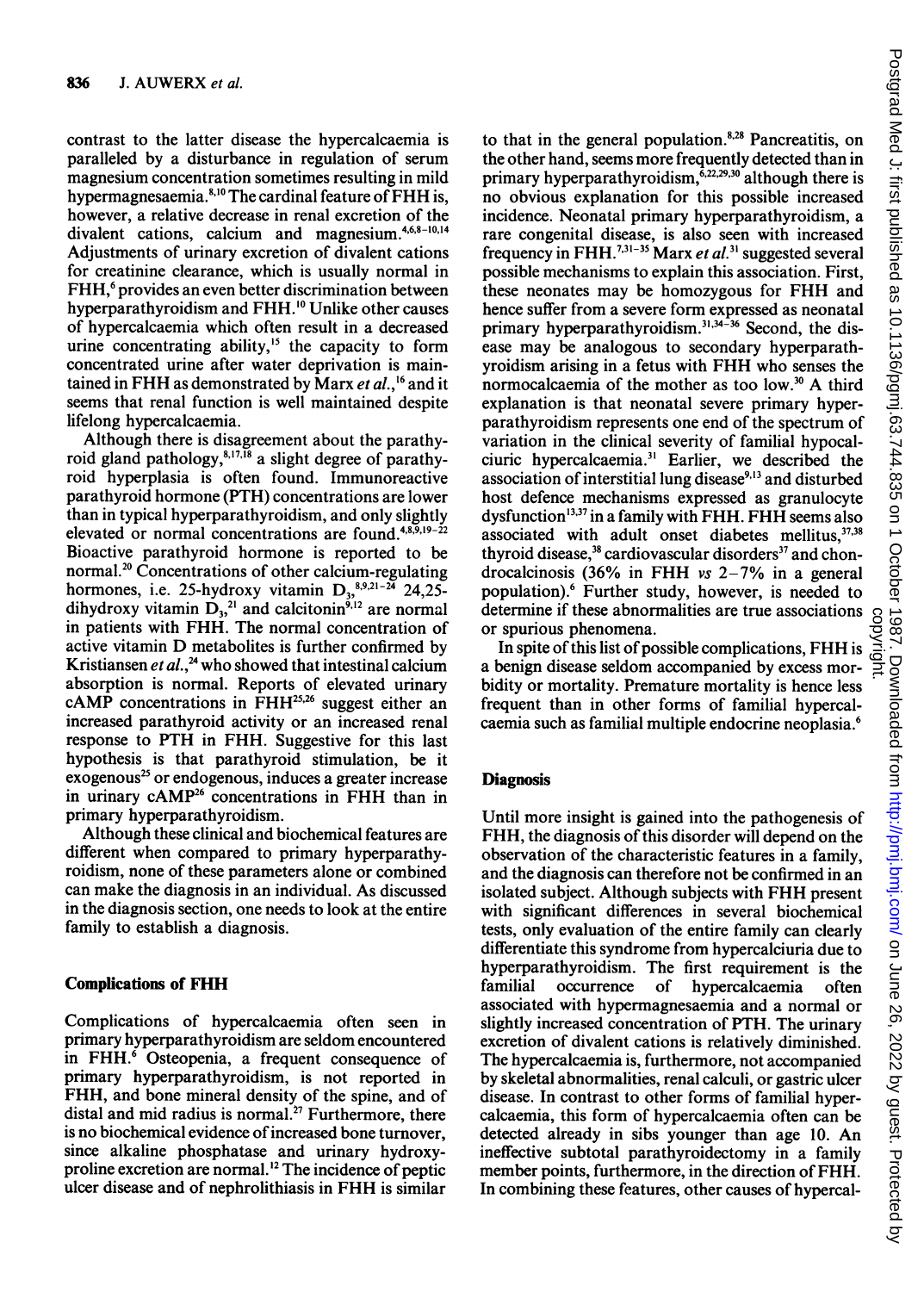caemia and familial hypercalcaemia can be excluded. Table <sup>I</sup> presents some features which distinguish FHH from primary hyperparathyroidism, but one should be aware that none of the features cited enables one to make the diagnosis in an individual case, if one does not take the family history into account.

### Pathophysiology of FHH

Although much still has to be learned about the pathophysiology of FHH, there are arguments that the function of several organs is affected by an impaired sensitivity to and/or abnormal transport of extracellular calcium. Both kidneys and parathyroid glands are reported to be less sensitive to the extracellular calcium concentration.

Mild parathyroid hyperplasia<sup>17</sup> with blocked responses to changes in serum calcium is encountered in FHH.<sup>31,40</sup> Using calcium and EDTA infusions, we demonstrated an increased parathyroid 'setpoint' to calcium.40 To suppress PTH secretion, <sup>a</sup> higher-thannormal calcium (Figure 1) concentration is needed in FHH than in normal persons. In patients with parathyroid hyperplasia and adenoma, however, the 'setpoint' is even more elevated. This in vivo observation correlated well with previous in vitro studies by Brown et al., which showed that hyperplastic parathyroid glands from patients with primary hyperparathyroidism secreted more PTH than expected in view of the pre-existing hypercalcaemia.<sup>41,42</sup> The persistence of a disturbance in mineral metabolism after total parathyroidectomy in  $FHH^{7,9,22}$  indicates that the defect is not limited to the parathyroid gland proliferation and secretion of the parathyroid hormone.

The kidney is also reported to be less sensitive to the elevated extracellular calcium concentration in FHH. Beck et al.<sup>43</sup> showed that hypercalcaemia attenuated the effects of PTH on the kidney. In this context, the 'exaggerated' response of cAMP to parathyroid hormone in FHH reflects renal insensitivity to the inhibitory effect of hypercalcaemia. In view of the persistence of an increased renal reabsorption of calcium after parathyroidectomy, $22,44,45$  it is clear that the renal defect is not dependent on parathyroid hormone and that FHH represents <sup>a</sup> generalized disorder of abnormal transport of and/or response to extracellular calcium in at least two organs. This could be due to an abnormality in the function of an intracellular calcium-binding protein or in transport of calcium to or from the cytosol. Recently, Hoare & Paterson<sup>46</sup> demonstrated an abnormality in the membrane calcium pump, resulting in an increased calcium efflux from red blood cells in FHH when compared with primary hyperparathyroidism or normal subjects. Further studies, however, are needed to elucidate the basic pathogenesis of FHH.

### Inheritance

Familial hypocalciuric hypercalcaemia is an autosomal dominant trait with almost complete penetrance of the gene even in childhood.<sup>1,2</sup> The hypercalcaemia is usually persistent in time, although there is a tendency towards a slight decrease with advancing

Table <sup>I</sup> Differential diagnosis of familial hypocalciuric hypercalcaemia and primary hyperparathyroidism

|                                       | Familial hypocalciuric<br>hypercalcaemia                  | Primary hyperparathyroidism                                                                                |
|---------------------------------------|-----------------------------------------------------------|------------------------------------------------------------------------------------------------------------|
| Sex ratio                             | 1:1 M:F                                                   | $3:1 \text{ M}$ :F                                                                                         |
| Age at onset                          | birth                                                     | rare before 10                                                                                             |
| Inheritance                           | autosomal dominant                                        | not inherited, unless in multiple<br>endocrine neoplasia syndromes; then<br>autosomal dominantly inherited |
| Complications                         | rare                                                      | peptic ulcer, nephrolithiasis,<br>bone disease                                                             |
| Serum calcium                         | elevated                                                  | elevated                                                                                                   |
| Serum phosphorus                      | normal                                                    | low                                                                                                        |
| Serum magnesium                       | high normal or increased                                  | variable                                                                                                   |
| Alkaline phosphatase                  | normal                                                    | often increased                                                                                            |
| Serum PTH                             | normal or slightly increased                              | increased                                                                                                  |
| $1,25$ -(OH), $D_3$                   | normal                                                    | increased                                                                                                  |
| Fractional urinary calcium excretion  | low                                                       | normal                                                                                                     |
| Hydroxyprolinuria                     | normal                                                    | increased                                                                                                  |
| Urinary cAMP                          | high normal or elevated                                   | increased                                                                                                  |
| Parathyroid ultrasound                | mostly normal                                             | often abnormal                                                                                             |
| Response to partial parathyroidectomy | absent                                                    | good                                                                                                       |
| Organs with primary dysfunction       | several (kidney, parathyroid<br>gland, red blood cells,?) | parathyroid                                                                                                |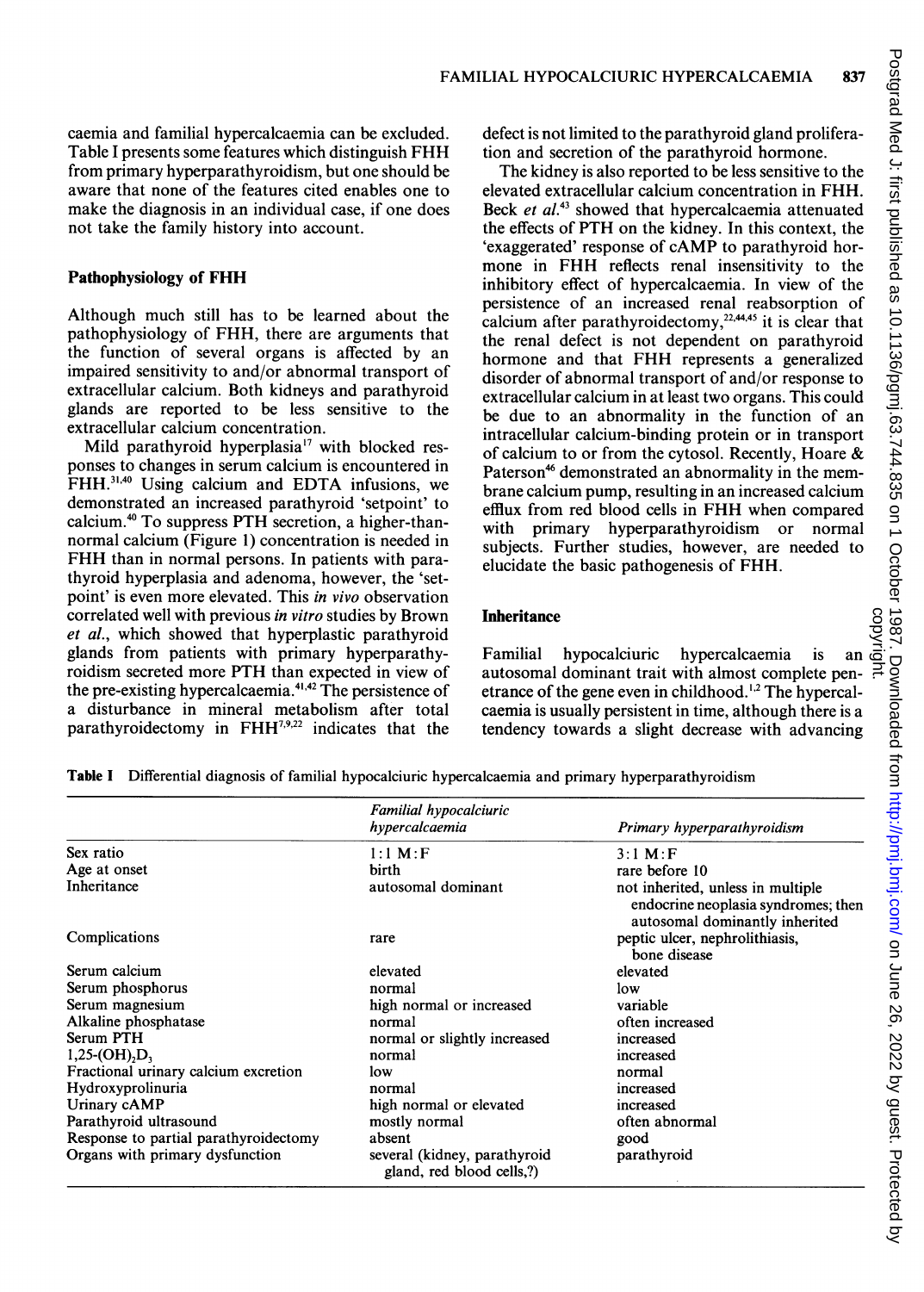

Figure <sup>1</sup> Relationship between calcium and parathyroid hormone (PTH) before and at <sup>I</sup> to <sup>4</sup> h following EDTA and calcium infusions (0-4 in the symbols) in controls (A), FHH (B), parathyroid adenoma (C), and hyperplasia (D). For patients with FHH, individual values are shown ( $\Box$  for patient HM during Ca infusion,  $\Delta$  for HM during EDTA infusion, and 0 for patient HI during EDTA infusion). For controls, parathyroid adenomas, and hyperplasias, means  $\pm$  s.e.m are shown. The shaded area represents the normal ranges of both PTH and calcium. The data clearly demonstrate that the 'setpoint' of the parathyroid gland in FHH is intermediate between normal and parathyroid adenoma or hyperplasia. (Reproduced with permission of the editor. From: Auwerx et al.<sup>40</sup>

age<sup>5,13</sup> (Auwerx *et al.*, unpublished results). The disease spectrum was, however, recently expanded to include variants of FHH with very wild expression in heterozygotes.<sup>36</sup> In an elegant analysis of a family with FHH and severe neonatal hyperparathyroidism, Marx et al. reported that the FHH gene can be expressed as mild or intermittent hypercalcaemia in some heterozygotes, while in homozygotes it is expressed as severe neonatal hyperparathyroidism.<sup>36</sup> This has been confirmed in other studies.<sup>34</sup>

A linkage of the inheritance of FHH with HLA haplotype AllBw55Cw3DR4 was described in one family.32 Additional family studies are, however, needed to draw firm conclusions about a possible HLA linkage.

### Treatment

Since in this disorder lifelong hypercalcaemia only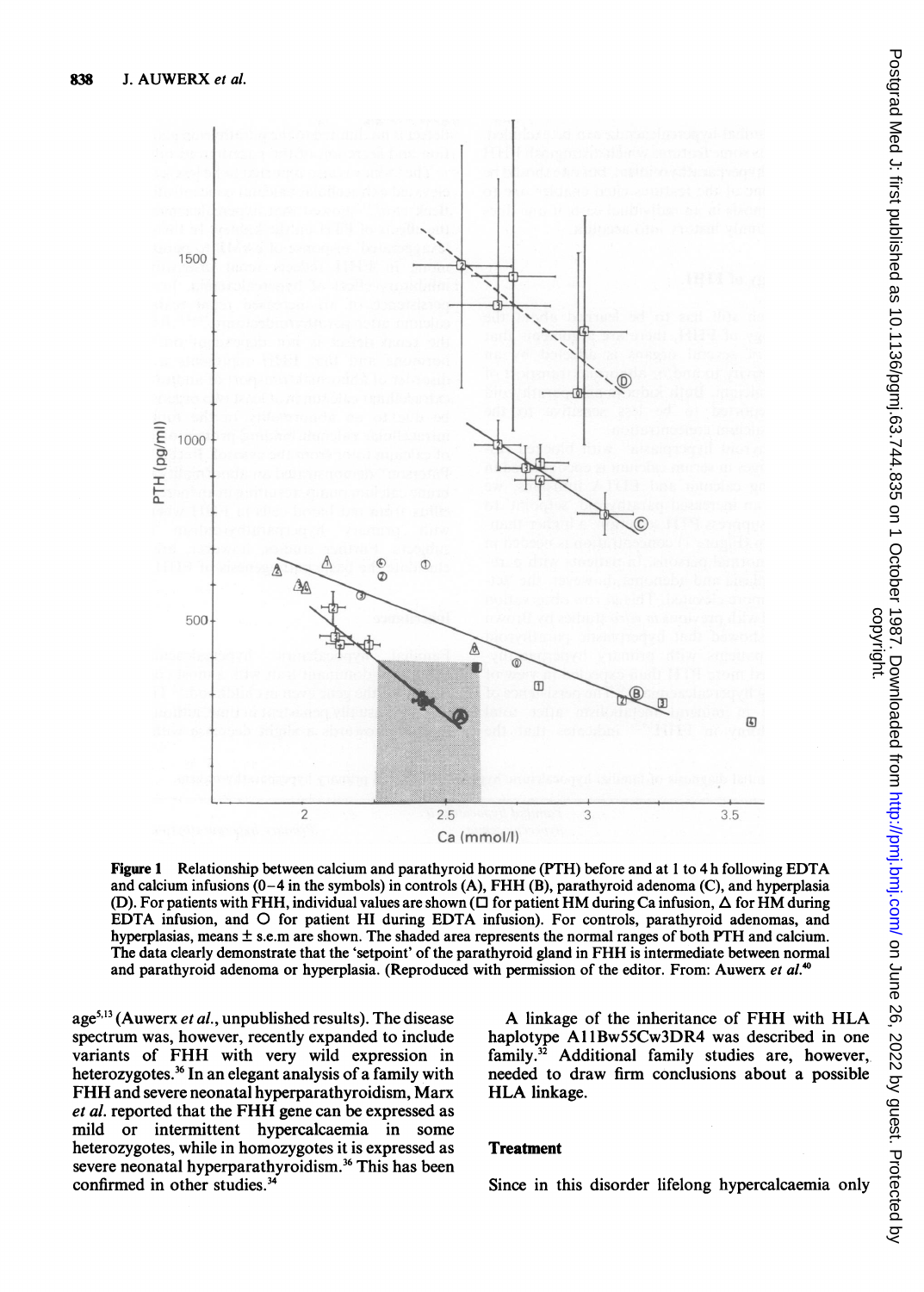Postgrad Med J: first published as 10.1136/pgmj.63.744.835 on 1 October 1987. Downloaded from http://pmj.com/ on June 26, 2022 by guest. Protected by

leads to minimal morbidity, no treatment of the hypercalcaemia per se is recommended at present.<sup>6-8, 12</sup> Subtotal parathyroidectomy is unsuccessful in restoring normocalcaemia, and normal calcium metabolism persists even after total parathyroidectomy.<sup>5,6,13,22,44,45</sup> Marx et  $al.^{28,38,44}$  have estimated that 10% of patients with persistent hypercalcaemia after parathyroidectomy have previously unrecognized FHH. With increased awareness of FHH as <sup>a</sup> cause of hypercalcaemia, unnecessary neck exploration might be avoided.47

Regular follow-up of patients with FHH allows the detection of rare complications at an early stage. Only occasionally will intervention be necessary, i.e. for severe neonatal primary hyperparathyroidism or for pancreatitis. The procedure of choice in these cases is a total parathyroidectomy.<sup>31,32</sup>

### **Conclusions**

Diagnosis of FHH in <sup>a</sup> single individual is difficult and depends on the observation of characteristic features of FHH in <sup>a</sup> family. These characteristics consist of hypercalcaemia often accompanied by the occurrence of a hypocalciuria, a tendency for hypermagnesaemia, and a normal or only slightly elevated concentration of

### References

- 1. Boonstra, C.E. & Jackson, C.E. Serum calcium survey for hyperparathyroidism results in 50,000 clinic patients. Am J Clin Path 1971, 55: 523-526.
- 2. Keating, F.R. Jr, Jones, J.D. & Elveback, L.R. Distribution of serum calcium and phosphorus in unselected ambulatory patients. J Lab Clin Med 1969, 74: 507-514.
- 3. Bouillon, R. & Auwerx, J. Hypercalcemia: increasing diagnostic possibilities to cope with an increasing list of etiologies. Acta Clin Belg 1985, 40: 215-229.
- 4. Foley, T.P., Harrison, H.C., Arnaud, C.P. & Harrison, H.E. Familial benign hypercalcemia. J. Pediatr 1972, 81: 1060-1067.
- 5. Marx, S.J., Spiegel, A.M., Brown, E.M. & Aurbach, G.D. Family studies in patients with parathyroid hyperplasia. Am J Med 1977, 62: 698-706.
- 6. Marx, S.J., Attie, M.F., Levine, M.A., Spiegel, A.M., Downs, R.W. Jr & Lasker, R.D. The hypocalciuric or benign variant of familial hypercalcemia: clinical and biochemical features in fifteen kindreds. Medicine 1981, 60: 397-412.
- 7. Marx, S.J., Spiegel, A.M., Levine, M.A. et al. Familial hypocalciuric hypercalcemia: the relation to primary parathyroid hyperplasia. N Engl J Med 1982, 307: 416- 426.
- 8. Law, W.M. & Heath, H. III. Familial benign hypercalcemia (hypocalciuric hypercalcemia). Clinical and pathogenetic studies in <sup>21</sup> families. Ann Intern Med 1985, 102: 511-519.
- 9. Auwerx, J., Demedts, M., Bouillon, R., Ceuppens, J.L.

immunoreactive parathyroid hormone (PTH). The absence of the typical complications of hypercalcaemia and the high frequency of hypercalcaemia in young family members distinguish this syndrome further. FHH is usually inherited as an autosomal dominant trait. Recently, a variant of the disease has been observed in which heterozygotes showed only<br>mild intermittent hypercalcaemia while the mild intermittent hypercalcaemia homozygotes suffered from severe neonatal hyperparathyroidism. The pathophysiology of FHH is unknown but an impaired sensitivity and/or abnormal cellular transport or binding of calcium in several organs including the parathyroid glands and kidney is suggested. This results in an elevated parathyroid 'set point' for calcium and a relative hypocalciuria. Since subjects with FHH generally do not have medical problems related to this and have a normal longevity, no treatment is needed. Only in cases of FHH complicated by severe neonatal primary hyperparathyroidism or pancreatitis is total parathyroidectomy advised.

### Acknowledgements

J.A. is a research fellow supported by the Belgian American Educational Foundation, the Belgian Foundation of Scientific Research (NFWO) and NATO.

& Desmet, J. Coexistence of idiopathic pulmonary fibrosis and hypocalciuric hypercalcemia in a family: a cross sectional study. Eur J Clin Invest 1985, 15: 6-14.

- 10. Marx, S.J., Spiegel, A.M., Brown, E.M. et al. Divalent cation metabolism: Familial hypocalciuric hypercalcemia versus typical primary hyperparathyroidism. Am J Med 1978, 65: 235-247.
- 11. Orwal, E., Silbert, J. & McClung, M. Asymptomatic neonatal familial hypocalciuric hypercalcemia. Pediatrics 1982, 69: 109-111.
- 12. Menko, F.H., Byvoet, O.L.M., France, J.L.H.H. et al. Familial benign hypercalcemia study of <sup>a</sup> large family. Q J Med 1983, 52: 120-140.
- 13. Demedts, M., Auwerx, J., Goddeeris, P., Bouillon, R., Gyselen, A. & Lauwerijns, J. The inherited association of interstitial lung disease, hypocalciuric hypercalcemia and defective granulocyte function. Am Rev Resp Dis 1985, 131: 470-475.
- 14. Paterson, C.R. & Gunn, A. Familial benign hypercalcemia. Lancet 1981, ii: 61-63.
- 15. Gill, J.R. Jr & Bartter, P.C. On the impairment of renal concentration ability in prolonged hypercalcemia and hypercalciuria in man. J Clin Invest 1961, 40: 716-722.
- 16. Marx, S.J., Attie, M.F., Stock, J.L., Spiegel, A.M. & Levine, M.A. Maximal urine concentrating ability: familial hypocalciuric vs. typical primary hyperparathyroidism. J Clin Endocrinol Metab 1981, 52: 736-740.
- 17. Thorgeirson, U., Costa, J. & Marx, S.J. The parathyroid glands in familial hypocalciuric hypercalcemia. Hum